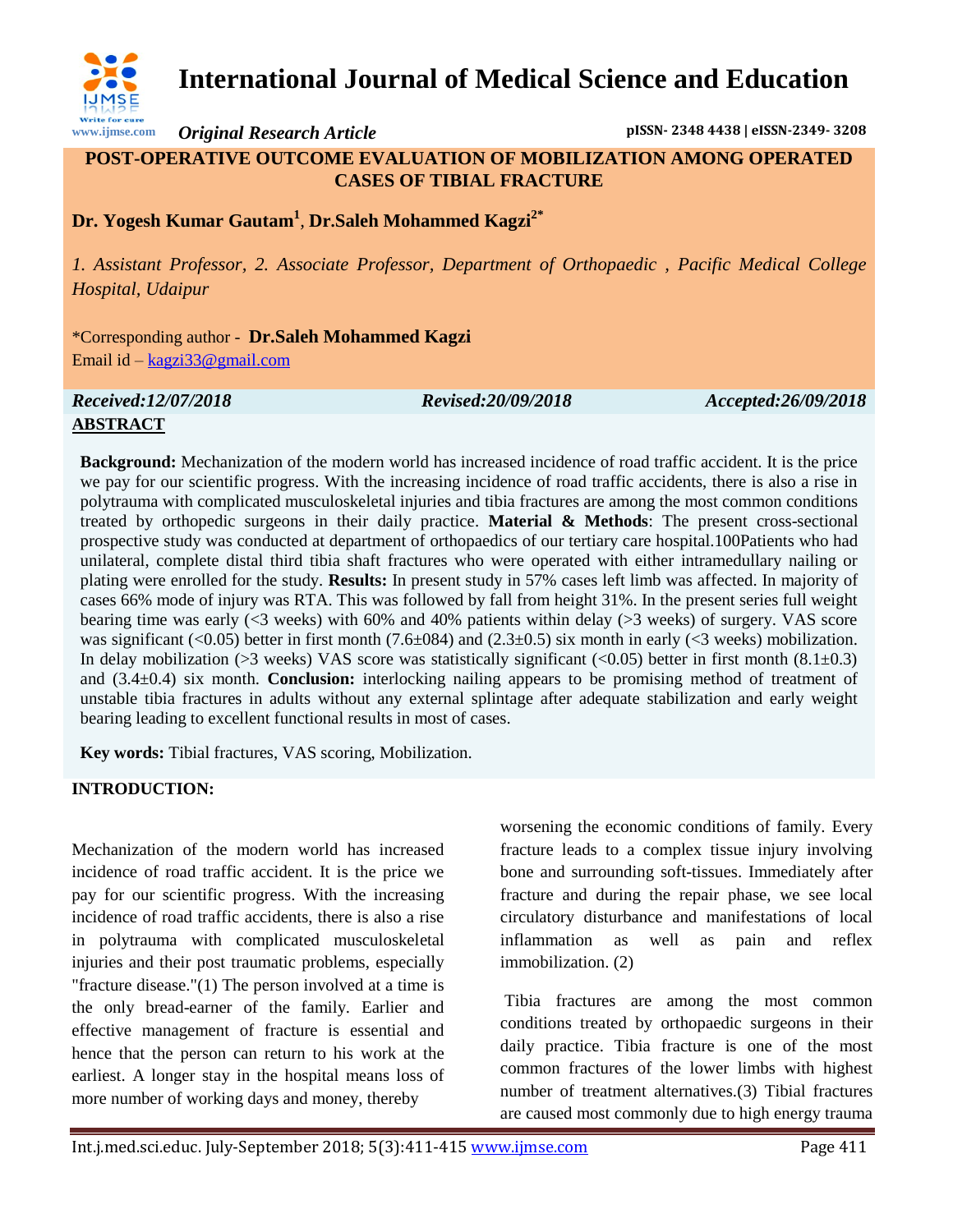like road traffic accidents(RTA), fall from height, assault and also due to pathological causes like bone infections. There is a high rate of postoperative complications in distal tibial fractures including compartment syndrome, vascular injury especially in displaced fractures. The surgical management options for treatment of distal shaft tibia fractures vary depending on the type of fractures, age group, bone density, soft tissue status and associated complications.(4) These include open reduction and plate osteosynthesis, minimally invasive plate osteosynthesis, external fixators, ring fixators and interlock nailing.(5-8) Stable internal fixation and early mobilization is one of the current concepts in fracture treatment.(8)

The optimal method of surgical treatment of fractures of the distal third tibia remains debatable. The goals of treatment are the same as that of all tibial shaft fractures, i.e. anatomical alignment and stable fixation, minimal soft tissue injury, early joint motion, early weight bearing and rapid healing.(10- 13) The intramedullary interlock nailing under image intensifier fulfils these objectives. In the present study, we are evaluating the role of mobilization efficacy and results of nailing and plating compression in management of distal shaft tibial fractures on the basis of VAS score.

#### **MATERIALS & METHODS**

The present cross-sectional prospective study was conducted at department of Orthopaedics of our Multi-speciality hospital. The study duration was of three months. A sample size of 100 was calculated at 95% confidence interval at 10% acceptable margin of error by epi info software version 7.2. Patients who had unilateral, complete distal third tibia shaft fractures who were operated with either intramedullary nailing or plating were enrolled for the study. Clearance from Institutional Ethics Committee was taken before start of study. Written informed consent was taken from each study participant. Young patients (age <18 years), pathological fractures, intra articular fractures, patients with fractures or abnormalities in contralateral lower limb were excluded from the study.

All patients underwent routine blood investigations and planned for surgery after pre anesthetic checkup. Fractures were defined on the basis of AO classification and were operated upon either by nailing or plating depending on the type of injury.After the surgery, all patients followed strict physiotherapy protocol depending on their pain. Patients were started with active toe movements and ankle ROM exercises immediately post operatively. On the day after surgery, patients were started with static and dynamic quadriceps exercises. Patients were advised non-weight bearing walking on the second post op day. In stable fractures, patients started partial weight bearing walking on 5th post op day. Full weight bearing walking was started at 6 weeks post operatively. In osteoporotic patients, weight bearing was delayed. Patients were evaluated for pain on the basis of VAS Score at regular intervals starting from postoperative day 1, day 5, day 14, 6 weeks, 3 months and 6 months. Data analysis was carried out using SPSS v22. All tests were done at alpha (level significance) of 5%; means a significant association present if p value was less than 0.05.

#### **RESULTS**

In present study, out of 100 patients 73 were males and 27 were females, so male predominance was seen. Majority of patients i.e. 40 were in 18-30 age group followed by 23 in 31-40 age group. While 18, 11 and 08 patients were in 41-50, 51-60- and 61-70 years age group respectively. The mean age of presentation was 42.6±7.4 years.(Table 1)

**Table 1: Distribution of study participants according to age and gender**

| Age (years) | Male | <b>Female</b> | <b>Total</b><br>(%) |
|-------------|------|---------------|---------------------|
| 18-30       | 28   | 12            | 40                  |
| $31-40$     | 15   | 8             | 23                  |
| $41 - 50$   | 14   | 4             | 18                  |
| $51-60$     | 9    | 2             | 11                  |
| 61-70       | 7    | 1             | 08                  |
| Total       | 73   | 27            | 100                 |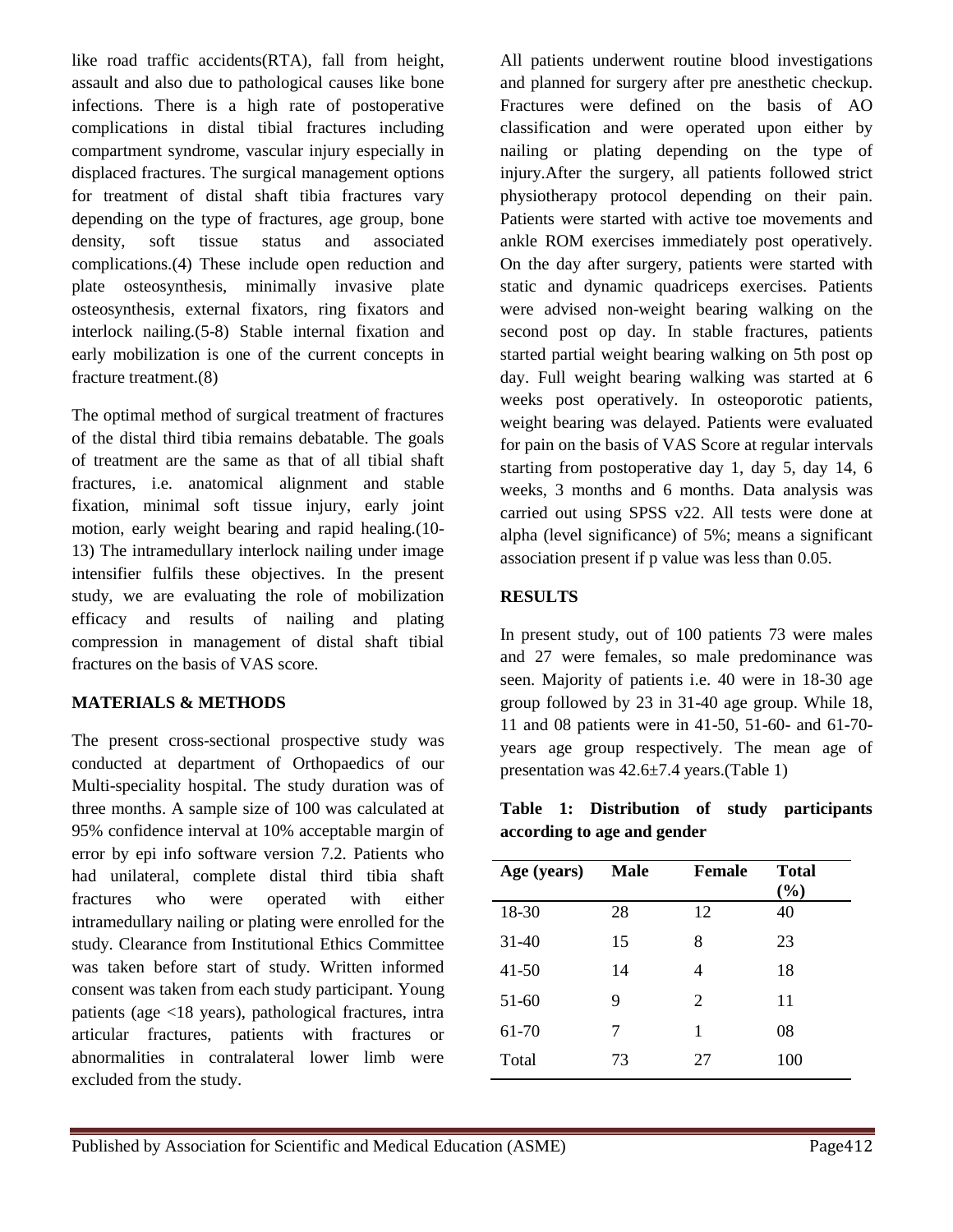In present study in 57% cases left limb was affected. In majority of cases 66% mode of injury was RTA. This was followed by fall from height 31%. In the present series full weight bearing time was early (<3 weeks) with 60% and 40% patients within delay  $(>3$ weeks) of surgery. Early and delay mobilization following associated injury were managed with accordingly. (Table 2)

VAS score was significant  $( $0.05$ ) better in first$ month (7.6 $\pm$ 084) and (2.3 $\pm$ 0.5) six month in early (<3 weeks) mobilization. Pearson Correlation was also significant statistically of VAS score and mobilization. In delay mobilization (>3 weeks) VAS score was statistically significant  $( $0.05$ ) better in$ first month  $(8.1\pm0.3)$  and  $(3.4\pm0.4)$  six month. Pearson Correlation was also significant statistically of VAS score and mobilization.(Table 3)

**Table 2: Distribution according to full weight bearing (in weeks) according to procedure.**

| <b>Mobilization</b><br>(Full weight) |                         | Procedure |         | <b>Total</b> |
|--------------------------------------|-------------------------|-----------|---------|--------------|
| bearing)                             |                         | Plating   | Nailing |              |
| Early                                | $\left( < 3 \right)$ 26 |           | 34      | 60           |
| weeks)<br>Delay<br>weeks)            | $(>3)$ 2                |           | 38      | 40           |

**Table3: Association of Follow-up VAS scoring with full weight bearing (in weeks).**

|               |         | <b>Mobilization</b><br>(Full weight bearing) |                                                                           |        |  |
|---------------|---------|----------------------------------------------|---------------------------------------------------------------------------|--------|--|
|               |         | weeks)                                       | Early $\left(\leq 3\right)$ Delay $\left(\geq 3\right)$ P value<br>weeks) |        |  |
| VAS.<br>score | 1 month | $7.6 + 0.84$                                 | $8.1 + 0.3$                                                               | < 0.05 |  |
|               | 3month  | $5.5 + 0.60$                                 | $5.9 + 0.63$                                                              | 0.068  |  |
|               | 6month- | $2.3 + 0.5$                                  | $3.4 + 0.4$                                                               | < 0.05 |  |
|               |         |                                              |                                                                           |        |  |

#### **DISCUSSION**

Tibia fractures present a spectrum of soft tissue and bony injuries that can produce permanent disabilities. Their treatment is challenged by fracture comminution, instability, displacement and extensive soft tissue injures. The goals of treatment are restoration of joint congruity, normal limb alignment, knee stability and a functional range knee motion. The major limitations of non-operative treatment include inadequate reduction of articular surface and ineffective limb alignment control. Furthermore, the extended period of hospitalization and recumbence are not cost-effective in today's health care environment. It must be emphasized that this study is only short term follow up of six months and the discussion that follows is essentially a preliminary assessment.

The age of the patients in the study ranged from 18 and 80 years  $(40\%)$  with average age of  $42.01\pm15.1$ years. Higher incidence in this age is mostly due to active life style and prone for accidents resulting in high velocity injuries. The incidence of fractures in our study was more common in males (72.6%) which can be attributed to the risk of injury due to occupational and ambulant life led by them. Among modes of injury RTA are the most common (66%) with more (56.6%) fractures on left side. These are comparable to the studies made by Dendrinos et al, Barei et al and Patil et al.(10-12)

Among the 100 patients full weight bearing time was early  $( $3$  weeks) with  $(60\%)$  and  $(40\%)$  patients$ within delay (>3 weeks) of surgery. VAS score was significant better in early (<3 weeks) mobilization and in nailing treatment of tibial fractures in first month  $(7.6\pm084$  and  $8.1\pm0.3)$  and  $(2.3\pm0.5$  and  $3.4\pm0.4)$  at the final follow-up. Vas Score was also found correlation significant with process and mobilization. The results of functional evaluation showed 86.7% excellent results and 13.3% good results. Rambold in 1960 reported that internal fixation of tibial plateau fractures and early mobilization contributes to good anatomical and functional results.(13) Jensen in 1990 got good results by surgical treatment of proximal tibia fractures.(14) Chaix et al reported 86% good to excellent results by surgical means of treatment.(15) Lee et al reported good to excellent results by surgical means of less invasive stabilization system treatment.(16) Feng et al reported good results when fixed with locking compression plate in comparison with dynamic compression plate with an additional benefit of minimally invasive surgery.(17) Kim et al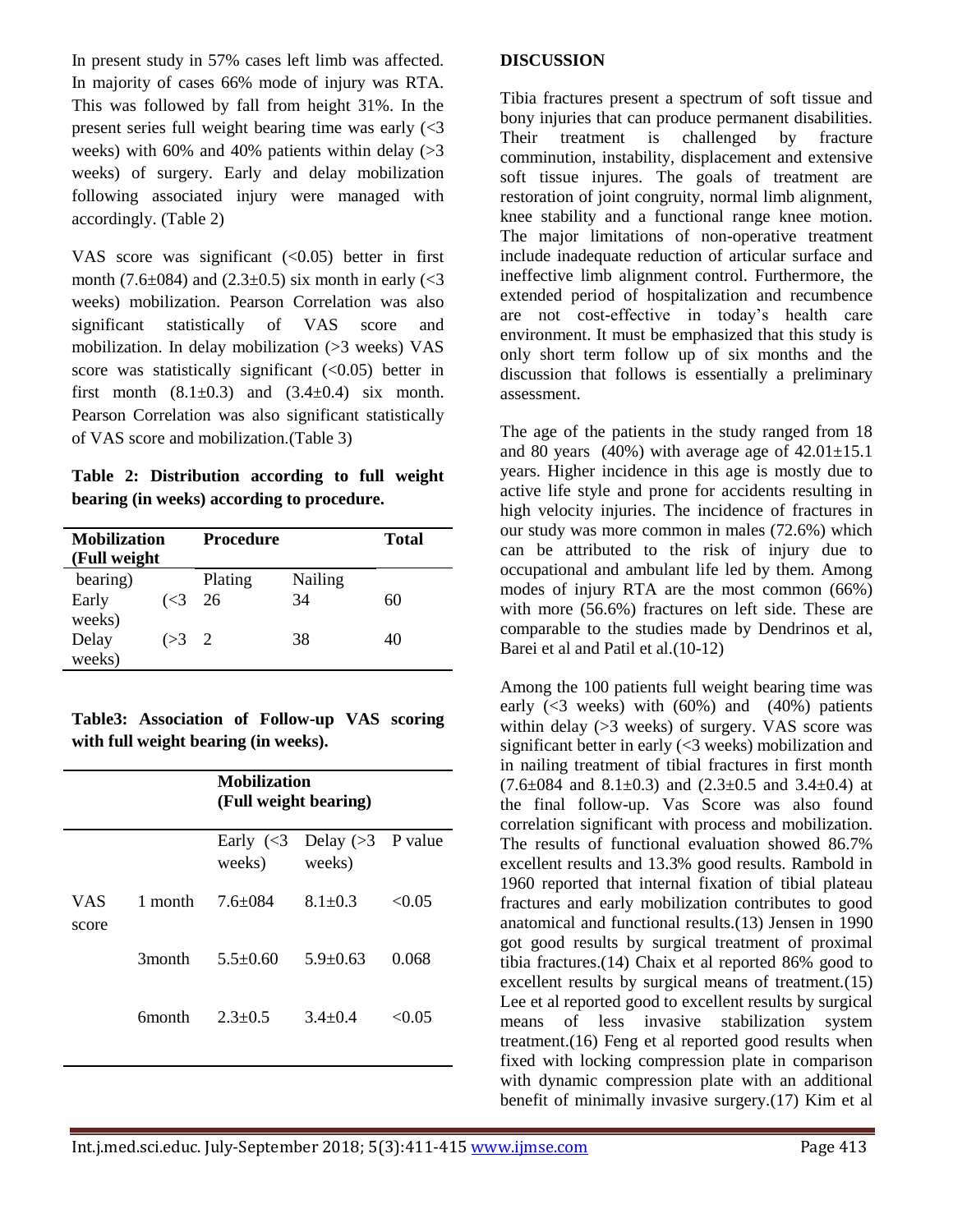reported good results with minimally invasive plate osteosynthesis technique in treatment of open proximal tibial fractures with adequate soft tissue coverage.(18) Ahmed et al In January 2017 done study on Evaluation of outcome of management of distal tibia fracture using distal tibia locking plate concluded that compression locking plate is a good device for stabilizing distal tibia fractures.(19) The period of immobilization was again individualized depending on the security of rigid fixation and other circumstances demand. The benefits of early knee motion include - reduce knee stiffness and improved cartilage healing (regeneration). However, these benefits are to be cautiously balanced by risks, including loss of fracture reduction, failure of internal fixation and compromised ligament and soft tissue healing. Several studies stated that the prognosis is given by the degree of displacement, type of fracture, method of treatment and quality of postoperative care.

#### **CONCLUSION**

Surgical management of tibial fractures will give excellent anatomical reduction and rigid fixation to restore articular congruity, help to facilitate early mobilization and reducing post-traumatic osteoarthritis and hence to achieve optimal knee function. Naling remains a good choice in comminuted or more severe patterns of tibial fractures. We recommend and here conclude from our study that closed interlocking nailing appears to be promising method of treatment of unstable tubila fractures in adults without any external splintage after adequate stabilization and early weight bearing leading to excellent functional results in most of cases. This implant leads to an extremely low rate of infection and alignment with early mobilization and decreased limitation of motion of knee and ankle joint. Using all current surgical principles and techniques, has excellent clinico-radiological outcome and is relatively safe.

#### **REFERENCES**

- 1- Borges JLP, Silva VC, Saggin JI. Haste intramedularbloqueada da tíbia. Rev Bras Ortop. 1997;32:46-50.
- 2- Ferreira JCA. Fraturas da diáfise dos ossos da perna. Rev Bras Ortop. 2000;35:375-83.
- 3- Gupta R, Motten T, Kalsotra N, Singh M, Mahajan N, Kiran U. Clinical Study For

Evaluation Of Results Of Closed Interlocking Nailing Of Fractures Of The Shaft Of The Tibia. Int J Orthop Surg. 2010;17(2):1-6.

- 4- Merchant TC, Dietz FR. Long-term follow-up after fractures of tibial and fibular shafts. J Bone Joint Surg Am. 1989;71:599-606.
- 5- Puno RM, Teynor JT, Nagano J, Gustilo RB. Critical analysis of results of treatment of 201 tibial shaft fractures. Clin OrthopRelat Res. 1986;212:113-21.
- 6- Paccola CJ. Fraturas da diafise da tíbia. In: Reis FB. Fraturas. São Paulo: Ed. AutoresAssociados; 2000: 275-284.
- 7- Malta MC, Barreto JM. Fratura dos ossos da perna no adulto. In: Hebert S, Xavier R, Barros Filho TEP et al. Ortopedia e traumatologia: princípios e prática. 3a. ed. Porto Alegre: Artmed; 2003: 1376-1387.
- 8- Koval KJ, Meek R, Schemitsch E, Liporace F, Strauss E, Zuckerman JD. An AOA critical issue. Geriatric trauma: young ideas. J Bone Joint Surg Am. 2003;85:1380-8.
- 9- Kim WY, Han CH, Park JI, Kim JY. Failure of intertrochanteric fracture fixation with a dynamic hip screw in relation to pre-operative fracture stability and osteoporosis. Int Orthop. 2001;25:360-2
- 10- Dendrinos GK, Kontos S, Katsenis D, Dalas K. Treatment of high-energy tibial plateau fracture by the llizarov circular external tibial plateau fixator. JBJS. 1996;78:710-7.
- 11- Barei DP, Nork SE, Mills WJ, Coles CP, Henley MB, Benirschke SK. Functional Outcomes of Severe Bicondylar Tibial Plateau Fractures Treated with Dual Incisions and Medial and Lateral Plates. JBJS. 2006;88:1713-21.
- 12- Patil DG, Ghosh S, Chaudhuri A, Datta S, De C, Sanyal P. Comparative study of fixation of proximal tibial fractures by nonlocking buttress versus locking compression plate. Saudi J Sports Med. 2015;15:142-7.
- 13- Rambold C. Depressed fractures of the tibial plateau. JBJS. 1960;42:783-97.
- 14- Dennis Jensen. Tibial plateau fractures. JBJS (Br). 1990;72:49-52.
- 15- Chaix. Fractures of the tibial plateau, Insall JN, Winsdor RE, Scottw. Surgery of the knee, 2nd